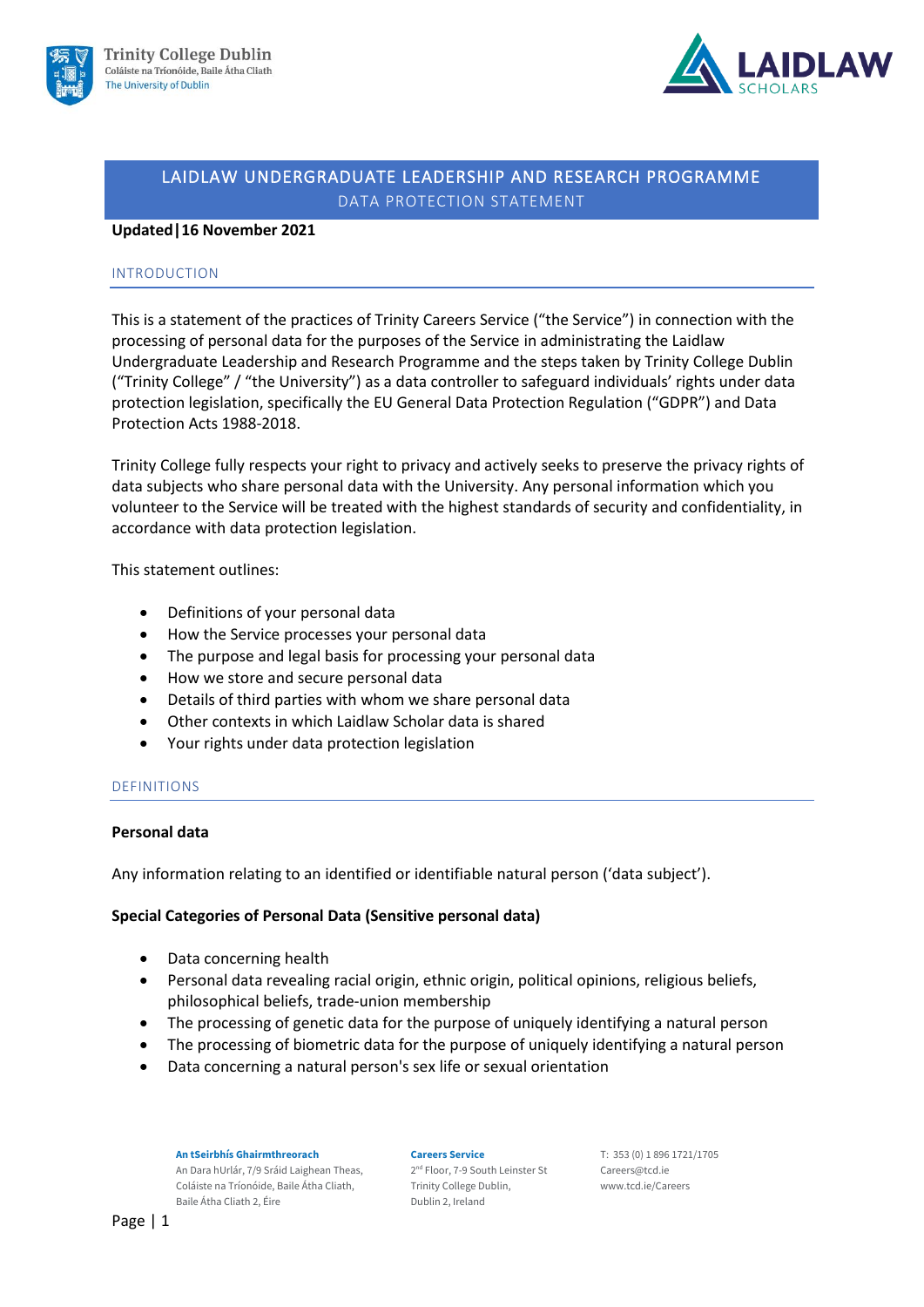



## **Processing**

Any operation or set of operations performed on personal data. Processing includes storing, collecting, retrieving, using, combining, erasing and destroying personal data, and can involve automated or manual operations.

## **Data subject**

Someone who can be identified, directly or indirectly, in particular by reference to an identifier such as a name, an identification number, location data, an online identifier or to one or more factors specific to the physical, physiological, genetic, mental, economic, cultural or social identity of that natural person.

## **Data controller**

An organisation, such as Trinity College, which determines the purposes and means of the processing of personal data.

## **Data processor**

A natural or legal person, public authority, agency or other body which processes personal data on behalf of the controller, traditionally under contract. This does not include Service staff who are processing personal data on behalf of the University as part of their employment duties.

## **How we process your personal data**

The personal data we collect from you will only be processed by the Service for the specific and lawful purposes as outlined in this privacy statement.

### HOW WE PROCESS YOUR DATA

Your data is processed in the following ways:

### **Electronic data**

- When you book an appointment or event via the Service, we access your personal data from the SITS student administration system ("SITS")
- For email communication and general administration, we use Microsoft Office 365
- For administration and communication with Laidlaw Scholars we use Microsoft Teams
- To keep administrative records for Laidlaw Programme activities we use MyCareer, Trello, and Microsoft Office 365
- For videoconferencing we use Microsoft Teams, Zoom, and BB Collaborate Ultra
- For feedback and surveys, we use Microsoft Office Forms and TargetFeedback

### **Paper-based data**

• Laidlaw Scholar administrative files and submissions, when produced in paper version, are retained for a defined period of time after the conclusion of the related cohort of the Laidlaw Programme

**An tSeirbhís Ghairmthreorach** An Dara hUrlár, 7/9 Sráid Laighean Theas, Coláiste na Tríonóide, Baile Átha Cliath, Baile Átha Cliath 2, Éire

#### **Careers Service**

2 nd Floor, 7-9 South Leinster St Trinity College Dublin, Dublin 2, Ireland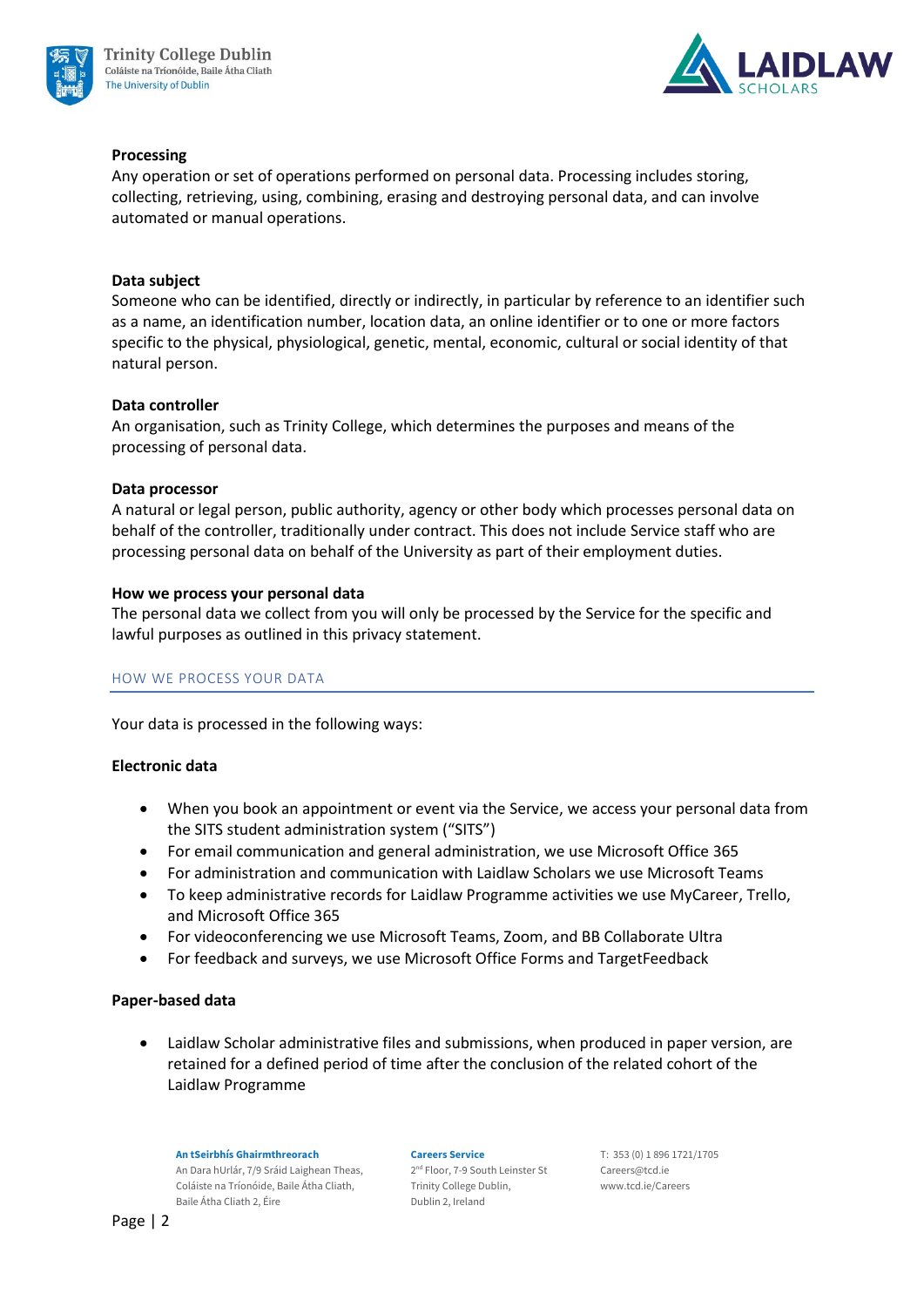



## PURPOSE AND LEGAL BASIS FOR PROCESSING DATA

Records are maintained within the Laidlaw Programme for the purposes of facilitating the Programme activities, including applications and interviews, workshop administration, coaching, and financial management. For students who join the Programme as Laidlaw Scholars, records are maintained to facilitate the research, coaching, and development activities and allow staff to support and advise participants effectively.

Precise record keeping can also help provide clarity and context for appropriate duty of care in the course of a student's involvement with the Laidlaw Programme. For the purposes stated confidential electronic and paper-based records in respect of students who apply to or/and participate in the Programme will be maintained.

Student records are maintained for the purposes of aiding in the monitoring of a Scholar's learning development and progress. Sufficient record keeping also aids the appropriate discharge of responsibilities for staff and students in terms of programme requirements, conduct and engagement, and accessibility support. Precise record keeping can help provide clarity in the event of legal or ethical proceedings. For the purposes stated above, confidential electronic and paperbased notes of appointments, sessions and meetings may be recorded.

Any personal data you provide when engaging with the Service will be processed fairly and lawfully in accordance with data protection legislation.

- Under Article 6 GDPR your personal data will be processed on the legal basis of consent.
- Under Article 9 GDPR your sensitive personal data will be processed on the exemption of explicit consent provided.

When registering with the Service for the Laidlaw Programme you will be asked to complete the following forms and provide your consent to processing:

- Registration forms to be completed during the induction process
- Additional administrative questionnaires as required

Under GDPR, consent can only be valid if it is a clear, specific, freely given and unambiguous indication of the data subject's wishes. Unless valid consent is obtained the Service will not be permitted to process your personal data.

**An tSeirbhís Ghairmthreorach**

An Dara hUrlár, 7/9 Sráid Laighean Theas, Coláiste na Tríonóide, Baile Átha Cliath, Baile Átha Cliath 2, Éire

#### **Careers Service**

2 nd Floor, 7-9 South Leinster St Trinity College Dublin, Dublin 2, Ireland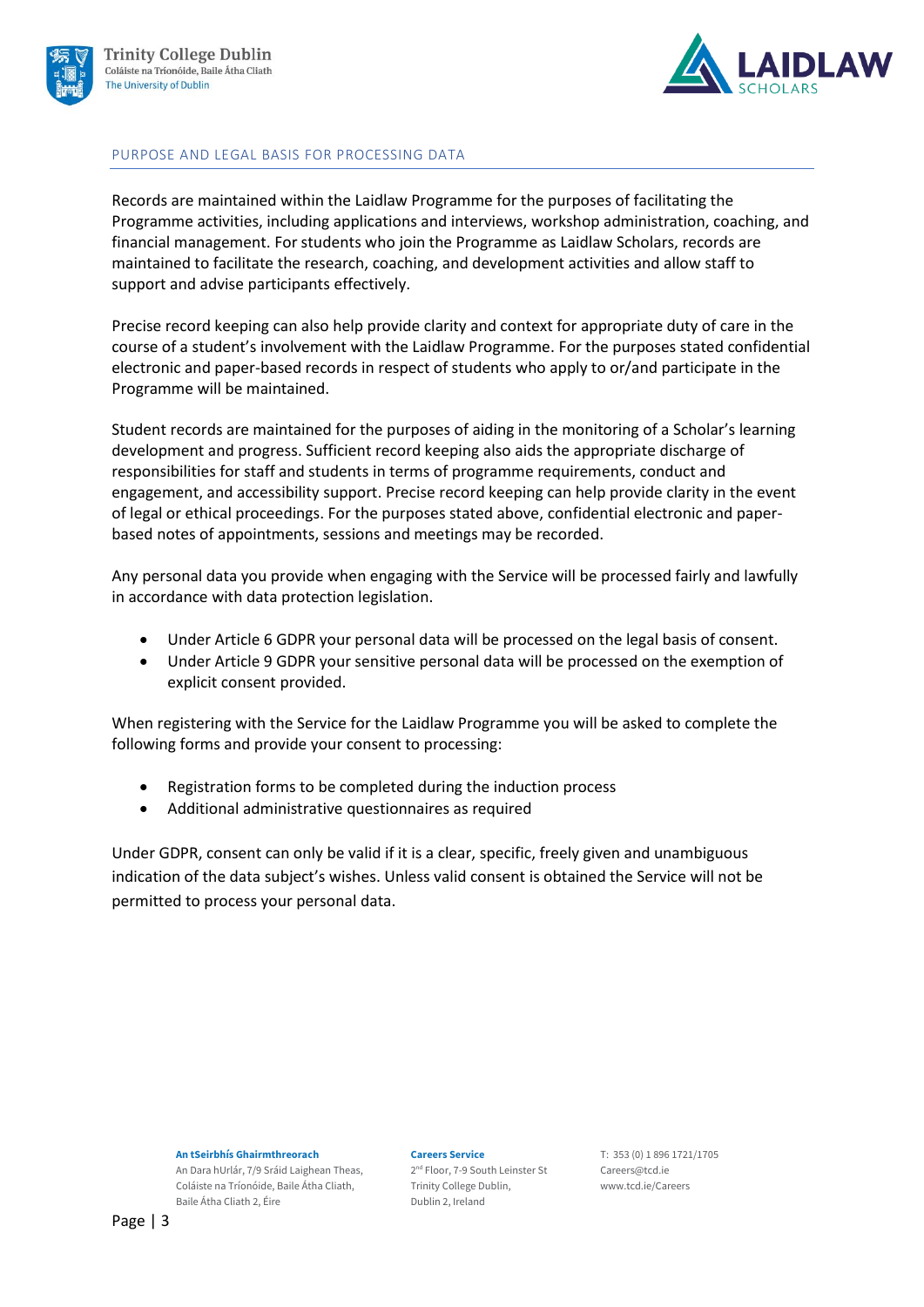



## DETAILS OF THIRD PARTIES WITH WHOM WE SHARE PERSONAL DATA

The Service will only share your data with third parties (internal and external) where necessary for the purposes of processing outlined in this privacy statement. This will only be done with your express consent.

The following table details the third parties with whom your personal data is shared together with the purposes for the sharing:

| Microsoft - Office 365           | Email correspondence, spreadsheets & reports, collaborative activities<br>and feedback via MS Teams, student/Scholar data     |
|----------------------------------|-------------------------------------------------------------------------------------------------------------------------------|
| MyCareer                         | To store and utilise student/Scholar data for appointments and event<br>bookings                                              |
| Development activity<br>partners | Third party partners working with us to deliver part of the leadership<br>development programme (workshops, coaching, events) |
| <b>Facilities and vendors</b>    | Logistical information in terms of venue bookings, catering (allergies<br>and dietary requirements, access requirements)      |
| Laidlaw Foundation               | As outlined in the Laidlaw Foundation's Fair Processing Notice,<br>provided during Scholar induction processing               |
| <b>TargetFeedback</b>            | To administrate feedback and registration surveys                                                                             |
| Zoom                             | Group development events, 1:1 activities as required                                                                          |
| <b>BB Collaborative Ultra</b>    | Group development events, 1:1 activities as required                                                                          |
| Trello                           | To manage Programme events and individual advisory activities                                                                 |

### OTHER CONTEXTS IN WHICH LAIDLAW SCHOLAR DATA IS SHARED

In addition to the processing of your data for the purpose of participating in the Programme, there are other contexts in which your data will be shared in line with the aims and activities of the Programme. This includes acknowledgement of your status as a Laidlaw Scholar, promotional and networking activities, and activities which further develop the Laidlaw Scholar community.

You will be asked to give consent to this at point of Programme registration and will be made aware of individual contextual use of data where feasible. These uses will include:

- Your name and project title will be published on the University's Laidlaw webpages and related material
- Your name, email address, and related programme details will be provided to the Laidlaw
- Your contact information and basic details as a Laidlaw Scholar will be provided to other Laidlaw Scholars to facilitate peer work, community events, development activities

**An tSeirbhís Ghairmthreorach** An Dara hUrlár, 7/9 Sráid Laighean Theas, Coláiste na Tríonóide, Baile Átha Cliath, Baile Átha Cliath 2, Éire

#### **Careers Service**

2 nd Floor, 7-9 South Leinster St Trinity College Dublin, Dublin 2, Ireland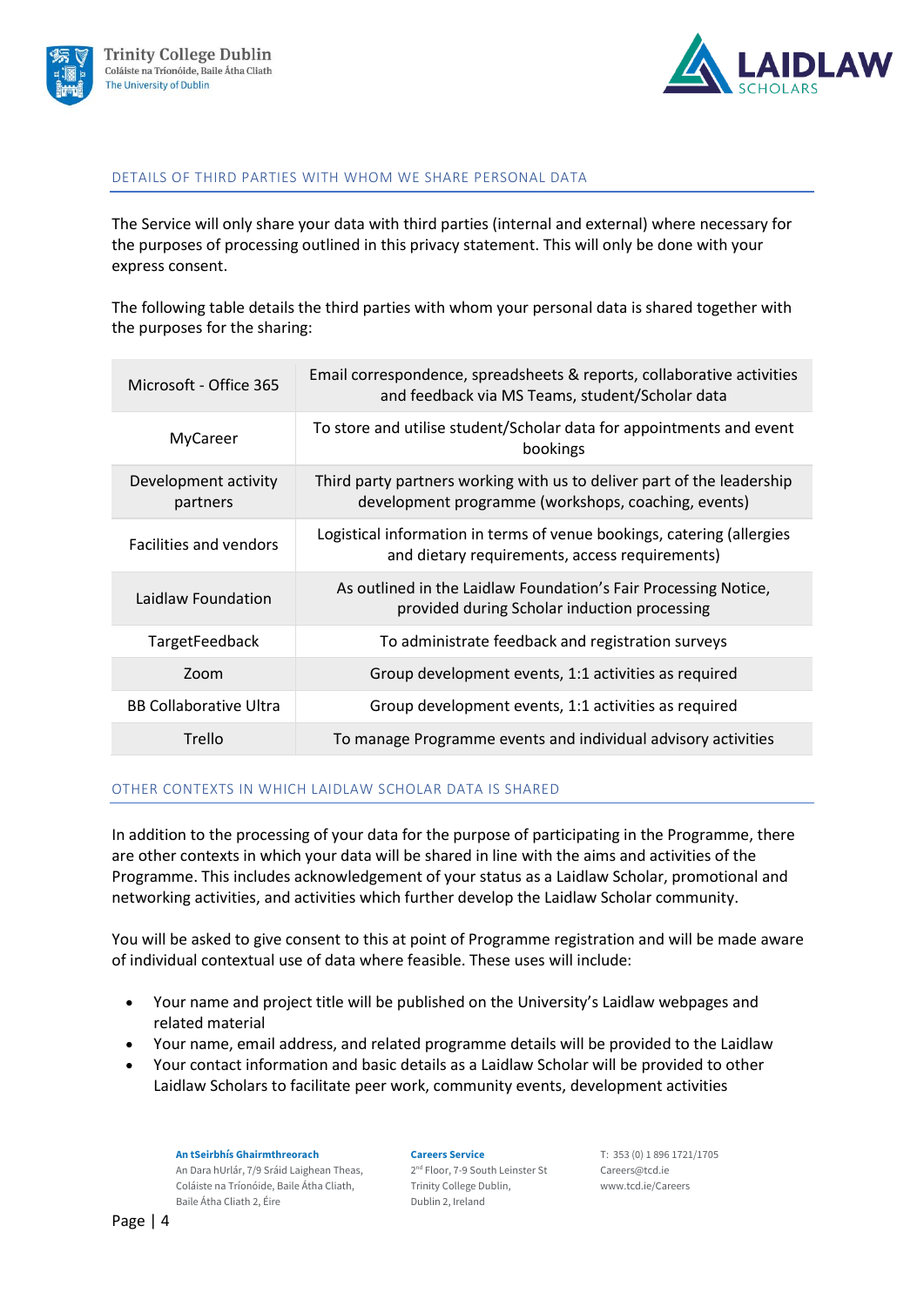



- Your contact information and basic details to the Laidlaw Foundation to facilitate their communication with you as part of the Laidlaw Scholars Network
- Your programme outputs including research posters and reflective reports are shared on the Laidlaw Network for peer learning purposes
- Photos, video and testimonials from Laidlaw scholars and Laidlaw events may be used for documentation, for displays, in newsletters, publications, on social media, on our website, or to promote the Laidlaw Programme, the Trinity Careers Service and Trinity College Dublin in future
- You will be asked to provide your consent to further data sharing provisions in your scholarship agreement with the Laidlaw Foundation

## HOW WE SECURELY STORE YOUR DATA

Any data we collect from you will be stored confidentially and securely as required by the *Trinity* College [Information Systems Security Policy](https://www.tcd.ie/ITSecurity/policies/infosec.php) and [Data Protection Policy.](https://www.tcd.ie/info_compliance/data-protection/policy/) The University is committed to ensuring that the processing of your data is performed in a secure manner relevant to the processing, in accordance with Article 32 GDPR requirements.

When we store your personal data on our systems the data will be stored either on the University premises or on secure IT platforms within the European Economic Area which are subject to GDPR requirements.

Trinity College will share your personal data with third parties where necessary for purposes of the processing outlined in this privacy statement. When we share your data with third parties the Service will ensure that the data is only processed according to specific instructions and that the same standards of confidentiality and security are maintained. In accordance with Article 28 GDPR, once the processing of the data is complete any third parties with whom data is shared will be required to return the data to the University save where they are required to retain it by law.

### HOW LONG WE RETAIN YOUR DATA

In keeping with the data protection principle of storage limitation we will only retain your data for as long as is necessary. For the purposes described in this privacy statement we will store your data for the duration of your studies plus seven years in accordance with the [Trinity College Records](https://www.tcd.ie/about/policies/160713%20Records%20Management%20Policy_website.pdf) [Management Policy.](https://www.tcd.ie/about/policies/160713%20Records%20Management%20Policy_website.pdf)

### YOUR RIGHTS UNDER DATA PROTECTION LAW

You have the following rights over the way we process your personal data. For further information please see the [Trinity College Data Subject Rights Requests Procedure.](https://www.tcd.ie/info_compliance/data-protection/assets/docs/TCD_Data_Subject_Rights_Request_Procedure.pdf)

#### **Right of Access**

You have the right to request a copy of the personal data which is processed by the Service, including your Scholar record, and to exercise that right easily and at reasonable intervals.

**An tSeirbhís Ghairmthreorach** An Dara hUrlár, 7/9 Sráid Laighean Theas, Coláiste na Tríonóide, Baile Átha Cliath, Baile Átha Cliath 2, Éire

#### **Careers Service**

2 nd Floor, 7-9 South Leinster St Trinity College Dublin, Dublin 2, Ireland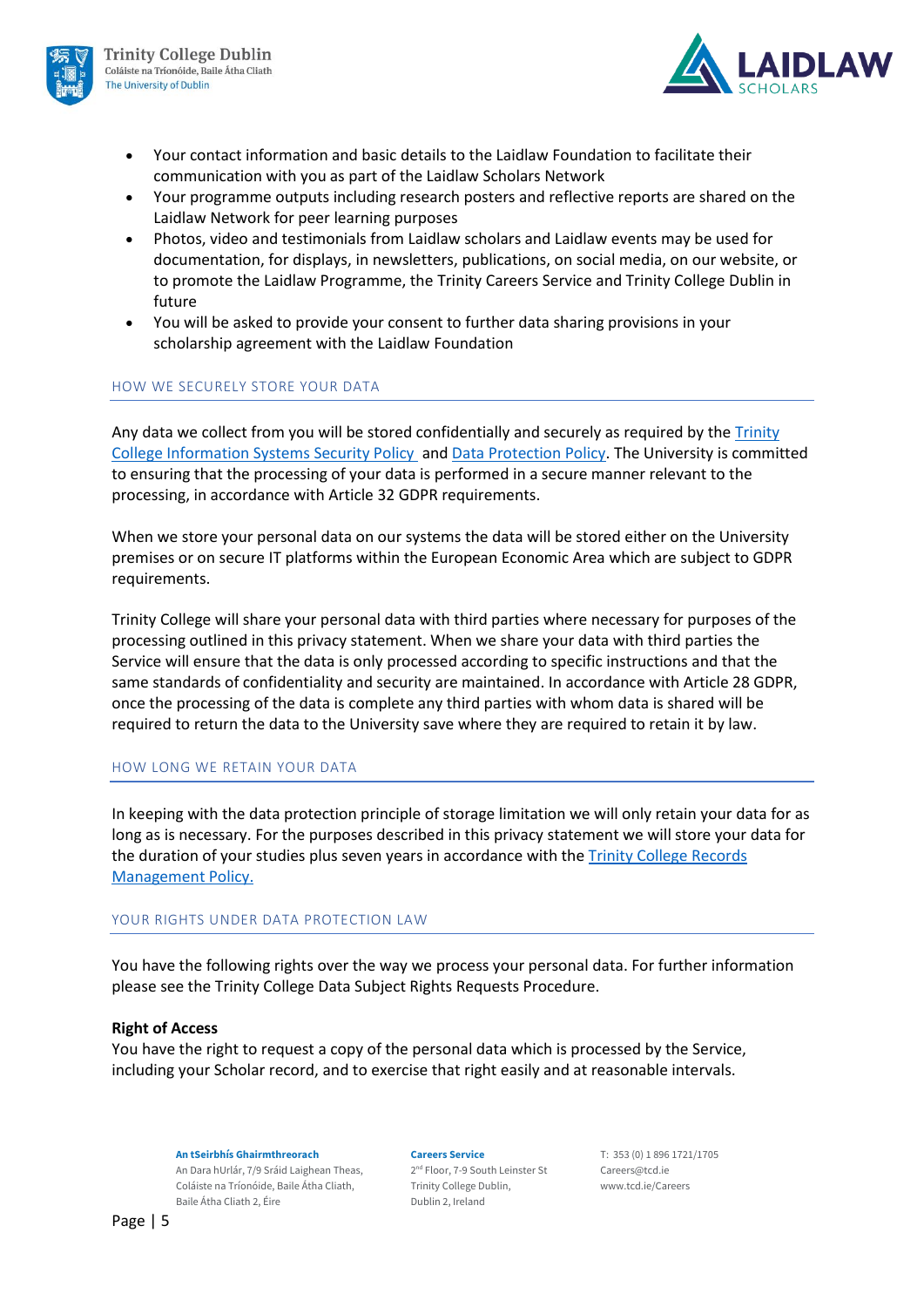



## **Consent**

You have the right to withdraw your consent to the processing of your personal data. You may withdraw your consent to the Service processing your personal data at any time. To withdraw your consent, we require you to advise the Service in writing.

## **Rectification**

You have the right to have inaccuracies in personal data that we hold about you rectified.

## **Erasure**

You have the right to have your personal data deleted where we no longer have any justification for retaining it, subject to exemptions such as the use of pseudonymised or anonymised data for scientific research purposes.

## **Object**

You have the right to object to processing your personal data if:

- We have processed your data based on a legitimate interest or for the exercise of the public tasks of the University if you believe the processing to be disproportionate or unfair to you.
- The personal data was processed for the purposes of direct marketing or profiling related to direct marketing.
- We have processed the personal data for scientific or historical research purposes or statistical purposes unless the processing is necessary for the performance of a task carried out for reasons of public interest.

### **Restriction**

You have the right to restrict the processing of your personal data if:

- You are contesting the accuracy of the personal data.
- The personal data was processed unlawfully.
- You need to prevent the erasure of the personal data in order to comply with legal obligations.
- You have objected to the processing of the personal data and wish to restrict the processing until a legal basis for continued processing has been verified.

### **Portability**

Where it is technically feasible you have the right to have a readily accessible machine readable copy of your data transferred or moved to another data controller where we are processing your data based on your consent and if that processing is carried out by automated means.

**An tSeirbhís Ghairmthreorach**

An Dara hUrlár, 7/9 Sráid Laighean Theas, Coláiste na Tríonóide, Baile Átha Cliath, Baile Átha Cliath 2, Éire

#### **Careers Service**

2 nd Floor, 7-9 South Leinster St Trinity College Dublin, Dublin 2, Ireland